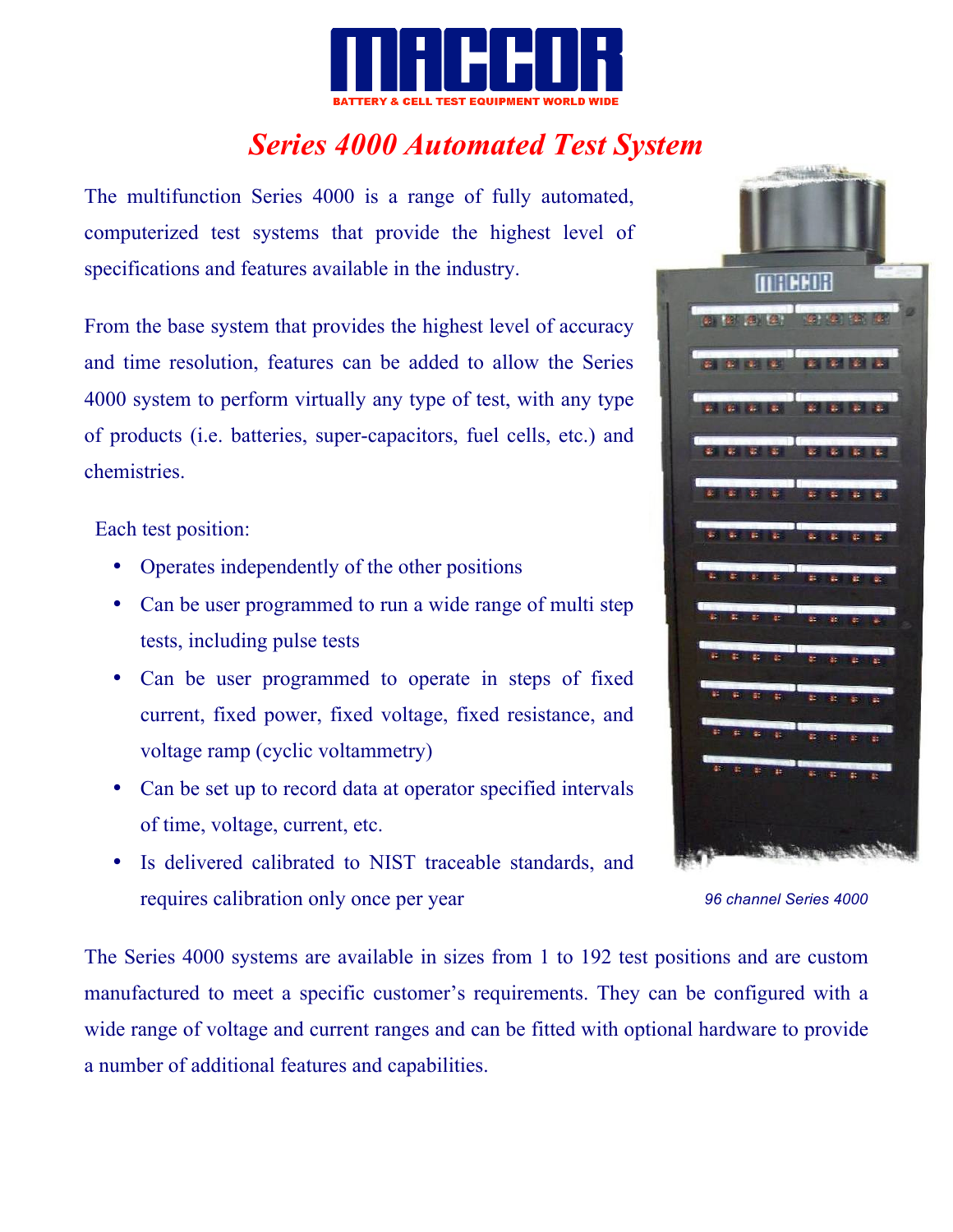Based on tried and proven technology, the Series 4000 is designed to be readily upgradeable. This allows Maccor to continuously introduce new features that keep up with the everchanging requirements and level of sophistication demanded by our customers.

Supplied as a complete turnkey system, the Series 4000 consists of a test cabinet, PC computer, tester software, and data analysis software. The test cabinet, with embedded microprocessors, and PC computer are connected via a 10 Base T LAN communications network.

To provide maximum reliability, flexibility, and speed of operation, embedded microprocessor controller boards provide control of the tests and collect data. Each controller supports from one to eight test channels, dependent on the application. In addition, the test cabinet contains the individually controlled programmable loads and power supplies.

Each test channel is operated independently. This allows different tests to be performed on different test channels simultaneously. Once started, tests operate automatically until the appropriately programmed test end condition is reached.

Tests are programmed, by the operator, on the host PC computer using a menu-driven build test program which is extremely user friendly and easy to use. When a test is started, the test program is downloaded to the appropriate channel's embedded controller board. The controller board controls the test and collects the initial data measured by the programmable load. This measured data is then transferred to the PC computer for processing and storage.

The flexibility of the Series 4000 allows it to be used for a wide range of applications such as Materials Research, Portable Electronic Devices, Quality Control in Manufacturing, Research & Development, Battery Pack Assembly, Super-Capacitor Testing, Fuel Cell Testing, Thermal Battery Testing, Qualification Testing, and much much more.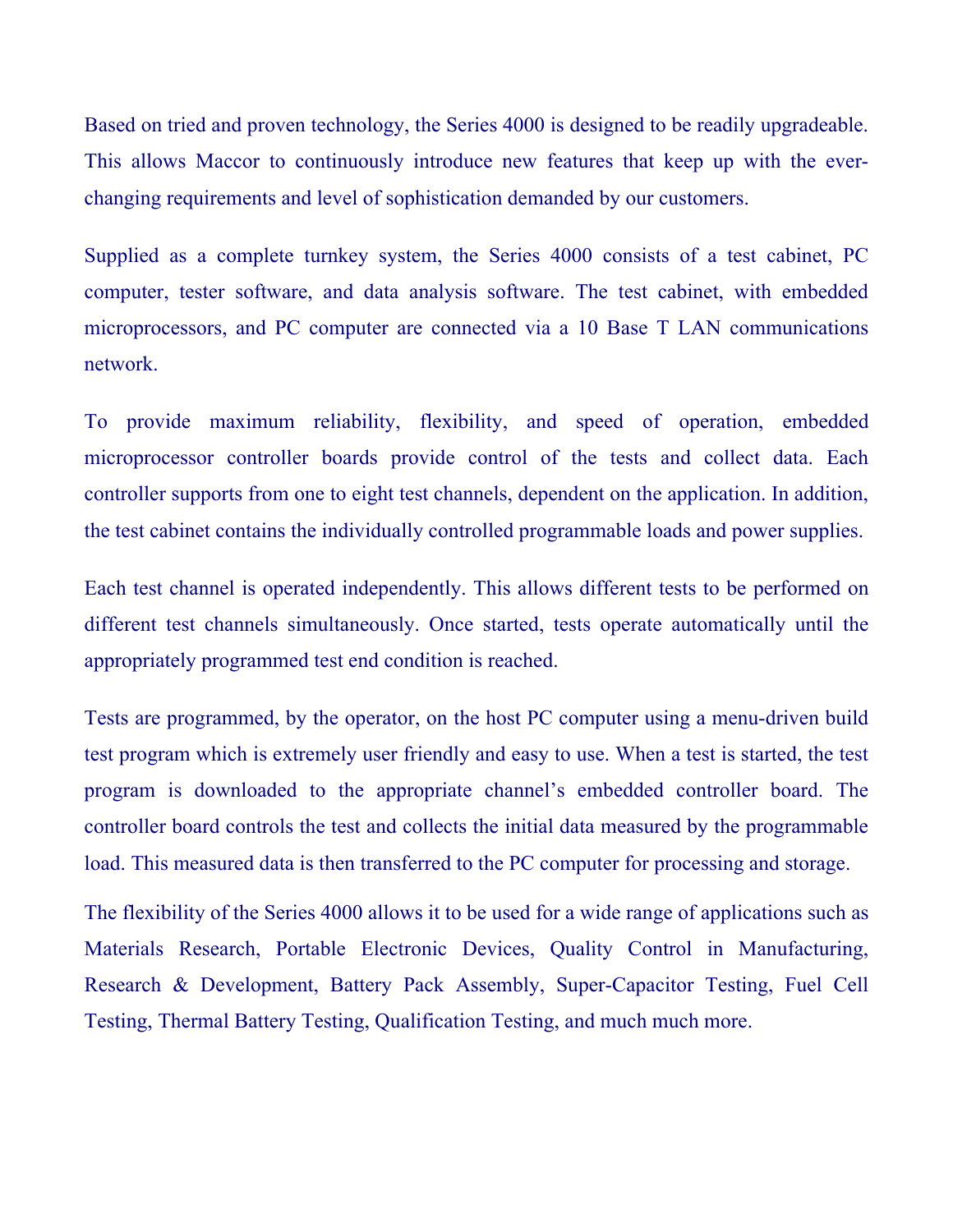## **Specifications**

| <b>Multi-Current Range</b>               |                                                                                                                                                                                                                                                          |
|------------------------------------------|----------------------------------------------------------------------------------------------------------------------------------------------------------------------------------------------------------------------------------------------------------|
| Range 1                                  | 150 µA Full Scale $\pm 0.03$ µA                                                                                                                                                                                                                          |
| Range 2                                  | 5 mA Full Scale $\pm 1.0 \mu A$                                                                                                                                                                                                                          |
| Range 3                                  | 150 mA Full Scale $\pm 30.0 \mu A$                                                                                                                                                                                                                       |
| Range 4                                  | 5000 mA Full Scale $\pm 1.0$ mA                                                                                                                                                                                                                          |
| <b>Current Control Range</b>             | 300 η Amps to 5 Amps                                                                                                                                                                                                                                     |
| Voltage (multi-current range channels)   |                                                                                                                                                                                                                                                          |
| <b>Measurement Range</b>                 | $-2V$ to $+8$ Volts or 0V to $+10$ Volts                                                                                                                                                                                                                 |
| Accuracy                                 | $\pm 0.02\%$ Full Scale Range                                                                                                                                                                                                                            |
| Resolution                               | $16$ bit                                                                                                                                                                                                                                                 |
| <b>Single-Current Range</b>              |                                                                                                                                                                                                                                                          |
| <b>Current Range</b>                     | Per Your Specifications, currents up to 2000A available                                                                                                                                                                                                  |
| <b>Current Accuracy</b>                  | $\pm 0.05\%$ Full Scale                                                                                                                                                                                                                                  |
|                                          |                                                                                                                                                                                                                                                          |
| <b>Dual-Current Range</b>                |                                                                                                                                                                                                                                                          |
| <b>Current Range</b>                     | Any combination of two single-current ranges                                                                                                                                                                                                             |
| <b>Current Accuracy</b>                  | $\pm 0.05\%$ Full Scale Range                                                                                                                                                                                                                            |
| <b>Measurement Range</b><br>Accuracy     | Per Your Specifications, voltages up to 180V available<br>$\pm 0.02\%$ Full Scale                                                                                                                                                                        |
| <b>Resolution</b>                        | 16 bit                                                                                                                                                                                                                                                   |
| <b>Modes of Operation</b>                |                                                                                                                                                                                                                                                          |
| <b>Fixed (Constant) Current</b>          | <b>Fixed (Constant) Power</b>                                                                                                                                                                                                                            |
| <b>Fixed (Constant) Resistance</b>       | <b>Fixed (Constant) Voltage</b>                                                                                                                                                                                                                          |
| 1kHz AC Impedance Measurement            |                                                                                                                                                                                                                                                          |
| <b>Voltage Ramp (Cyclic Voltammetry)</b> |                                                                                                                                                                                                                                                          |
| words.                                   | Functions – functions can be used as set points, end conditions, or set as variables.<br>The function is entered in the function field and valid mathematical functions,<br>measured values, and custom values are selected and added from the valid key |
| test) to the test system.                | Waveform – allows the streaming of an external test file (i.e. FUDS drive cycle                                                                                                                                                                          |
| Time                                     |                                                                                                                                                                                                                                                          |
| Minimum Step Time                        | $10 \text{ mS}$ †                                                                                                                                                                                                                                        |
| Control, Measurement, and Adjustment     | every 10 mS                                                                                                                                                                                                                                              |
|                                          | † Optional 5mS and 1mS minimum step times available                                                                                                                                                                                                      |